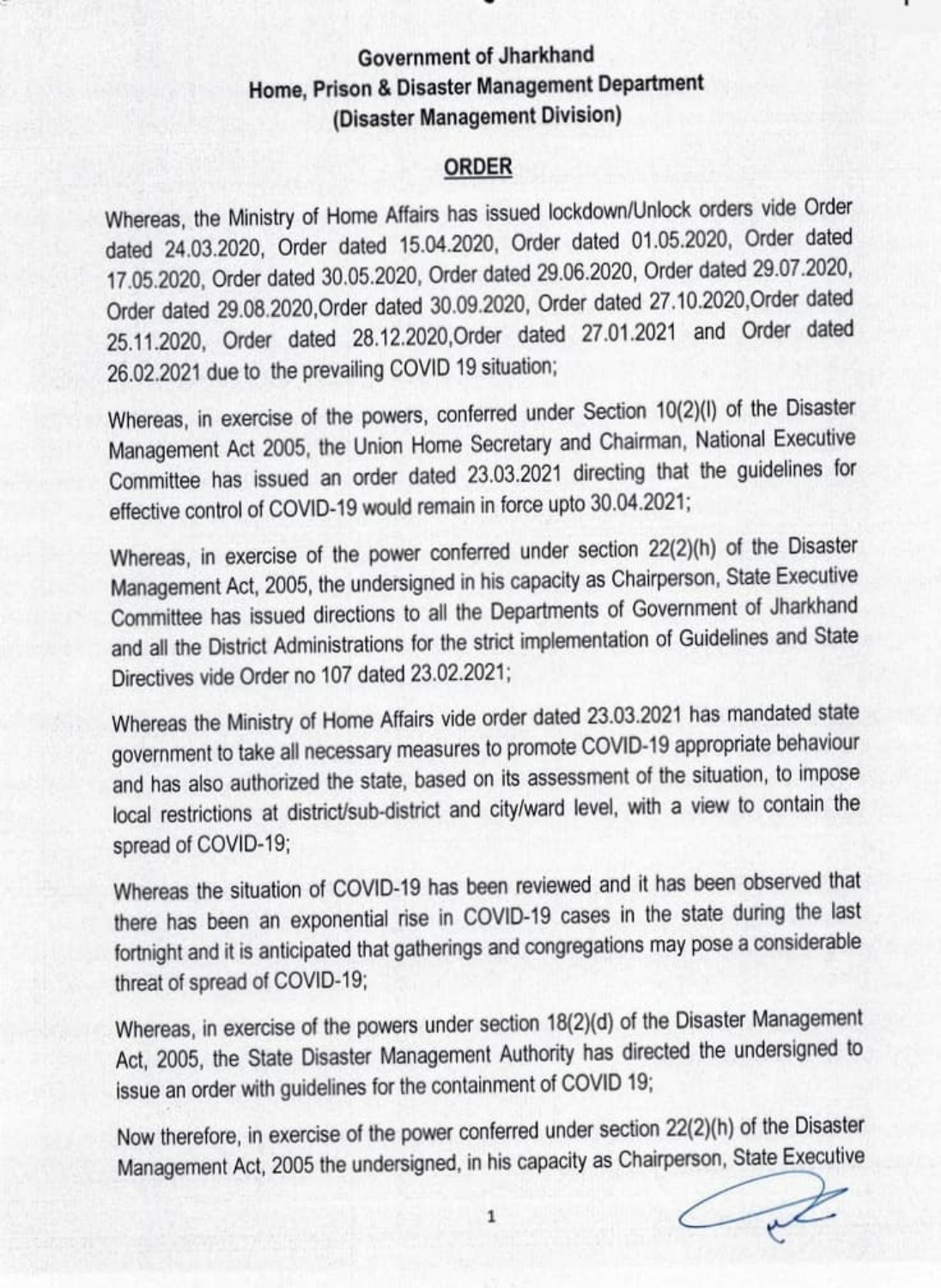Committee, hereby directs all the Departments of Government of Jharkhand and all the District Administrations to ensure that Swasthya Suraksha Saptah is observed by all from 6 AM on 29.04.2021 till 6 AM on 06.05.2021;

- 1. All shops/ establishments / offices shall be closed in the state with the exception of the following
	- I. Medicine /healthcare/medical equipment related shops.
	- I. Fair price shops of public distribution system permitted til 2 PM.
	- III. Petrol pumps/ LPG / CNG outlets.
	- V. Grocery shops permitted till 2 PM. Home delivery shall be resorted to as far as possible.
	- V. Whole sale /retail Shops/street vendors selling fruits, vegetables, food grains ,milk and milk products, animal feed and all eatable products including sweet shops permited till 2 PM.
	- VI. Hotels and restaurants.Only home delivery permitted. Sit in dining is prohibited.
	- VII. Dhabas located on national/ state highway.
	- Vil. Unhindered Transportation of all goods is permited. Shops and establishments dealing with transportation and logistics of goods are permitted. Loading and unloading of goods is permitted.
		- IX. Agricultural activities are permitted. Thus all shops/ establishments dealing with agriculture related items are permitted till 2 PM.
		- X. Industrial and Mining activities are permitted.
		- XI. Construction activities (including MGNREGA) are permitted. Thus all shops dealing with construction related items are permitted till 2 PM.
		- XI. E-Commerce. Delivery and pickup till 2 PM.
	- Xll. Veterinary care shops till 2 PM.
	- XIV. Excise shops til 2 PM.
	- XV. Vehicle repair shops till 2 PM.
	- XVI. Cold storage and warehouses.<br>XVII. Offices of Government of I
	- Offices of Government of India or its undertakings with maximum of 50% attendance till 2 PM.
	- XVIl. Banks/ATM/ financial institutions/Insurance companies/SEBI registered brokers till 2 PM.

Cote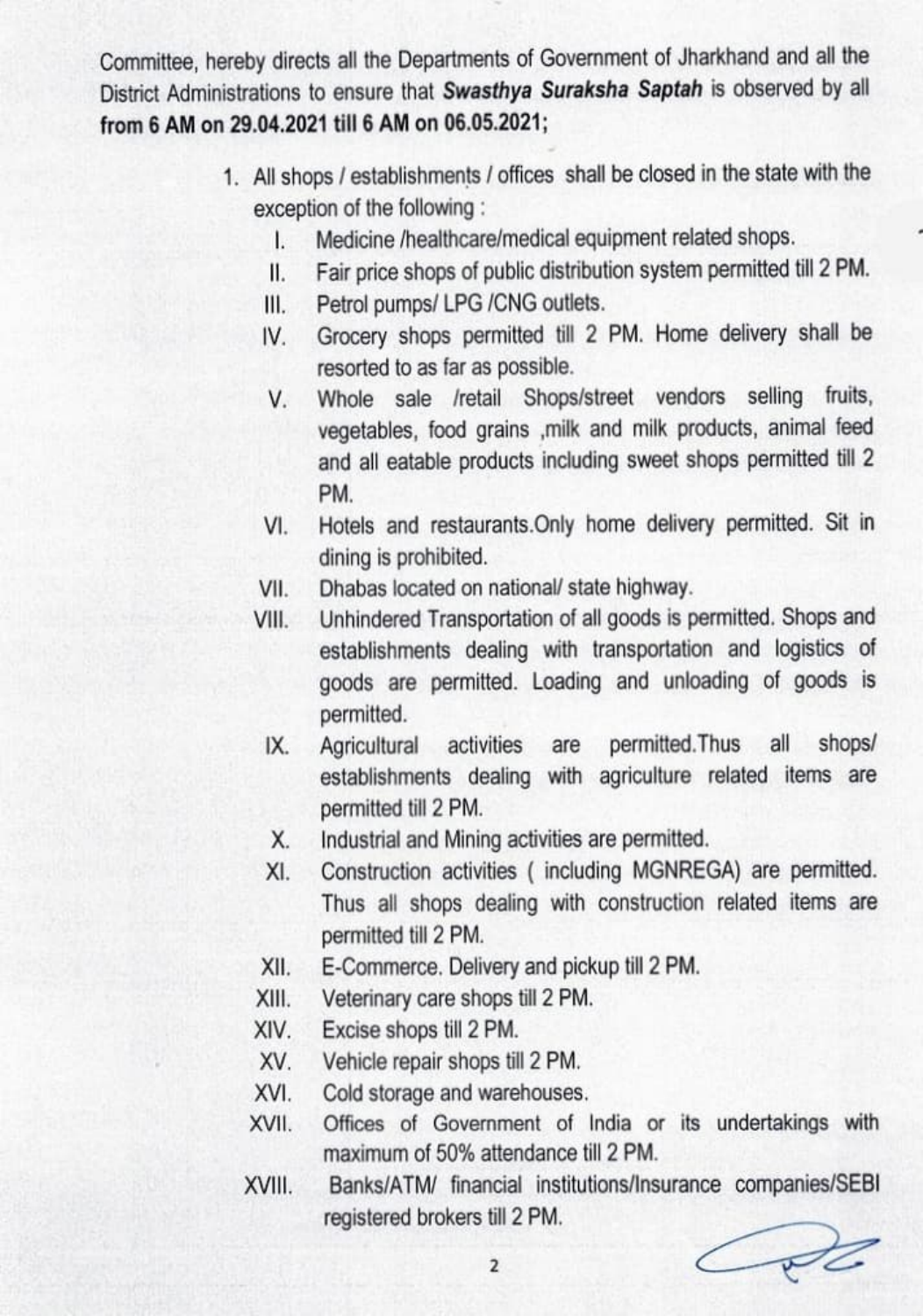XIX. State government offices of Health and family welfare, Home Prisons and Disaster Management, All policel homeguards/ fire services related offices, Deputy Commissioner, Urban Municipal bodies, BDO, CO and CDPO and gram panchayat office with maximum of 50% attendance til 2 PM. Employees in rest of the offices would work from home.

- XX. Print and electronic media.
- XXI. Courier services.
- XXIL. Postal and Telecommunications services.
- XXIl. Security services.
- XXIV. Any office/shop/ establishment which state government / DC considers important in efforts to control COVID-19.
- 2. All religious places/places of worship are permitted to open but visitors are prohibited.
- 3. All indoor or outdoor congregations of more than 5 persons are prohibited in the state with the exception of marriage functions with upper limit of 50 persons and last rites related functions with upper limit of 30 persons.
- 4. All processions including religious processions/ marriage processions are prohibited.
- 5. All educational institutions including schools/colleges/|Tl/skill development centres/coaching institutions/training institutions shall be closed.Digital content/ online education shall be provided to the students
- 6. All examinations to be conducted by various authorities of Government of Jharkhand shall be postponed.
- 7. All ICDS centres shall be closed. Home delivery of National Food Security Act entitlements shall be ensured.
- 8. All fairs and exhibitions are prohibited.
- 9. Movie hals/ multiplex / theatres/ assembly halls shall remain closed.
- 10. All stadiums/gymnasiums/swimming pools/parks shall be closed.
- 11. Banquet halls shall not used for any purpose other than marriage or last rites related functions or for control of COVID-19.

 $D$